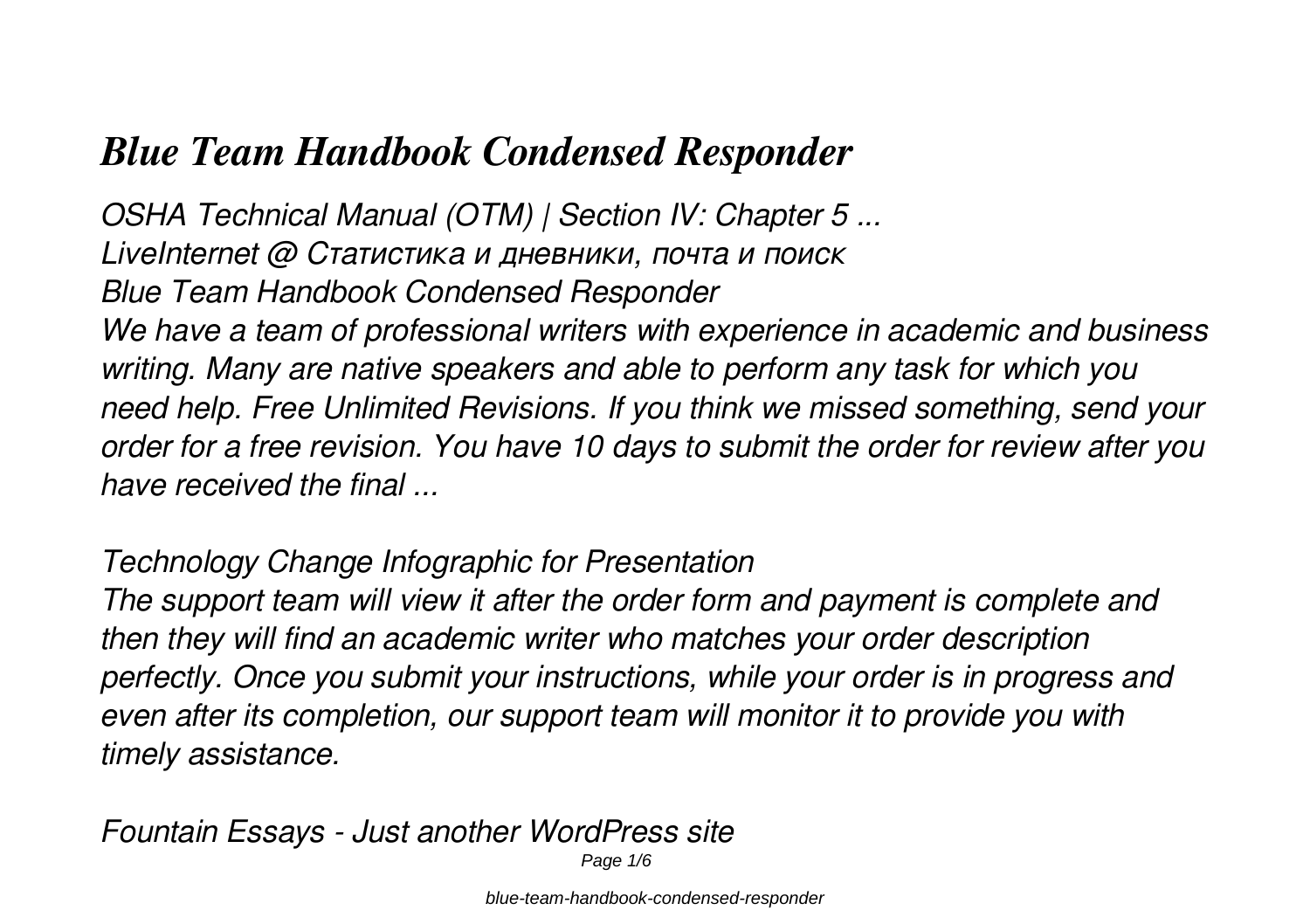*We would like to show you a description here but the site won't allow us.*

*LiveInternet @ Статистика и дневники, почта и поиск Rochester graduate Emma Chang '20 is a classically trained musician. She's also a YouTube star. The channel she created—ReacttotheK (@reacttothek\_official), named for the way classical musicians react to the music of K-pop—has grown to more than half a million subscribers and 250 million-plus views since launching in 2016.It was even featured on MTV's Facebook live show "Stan Accounts ...*

*University of Rochester on Instagram: "Rochester graduate ...*

*The process hazard analysis must be performed by a team with expertise in engineering and process operations, and that the team must include at least one worker who has experience and knowledge of the process being evaluated. Also, one member of the team must be knowledgeable in the specific analysis methods being used (29 CFR 1910.119(e)(4)).*

*OSHA Technical Manual (OTM) | Section IV: Chapter 5 ... Cerca nel più grande indice di testi integrali mai esistito. Biblioteca personale*

Page 2/6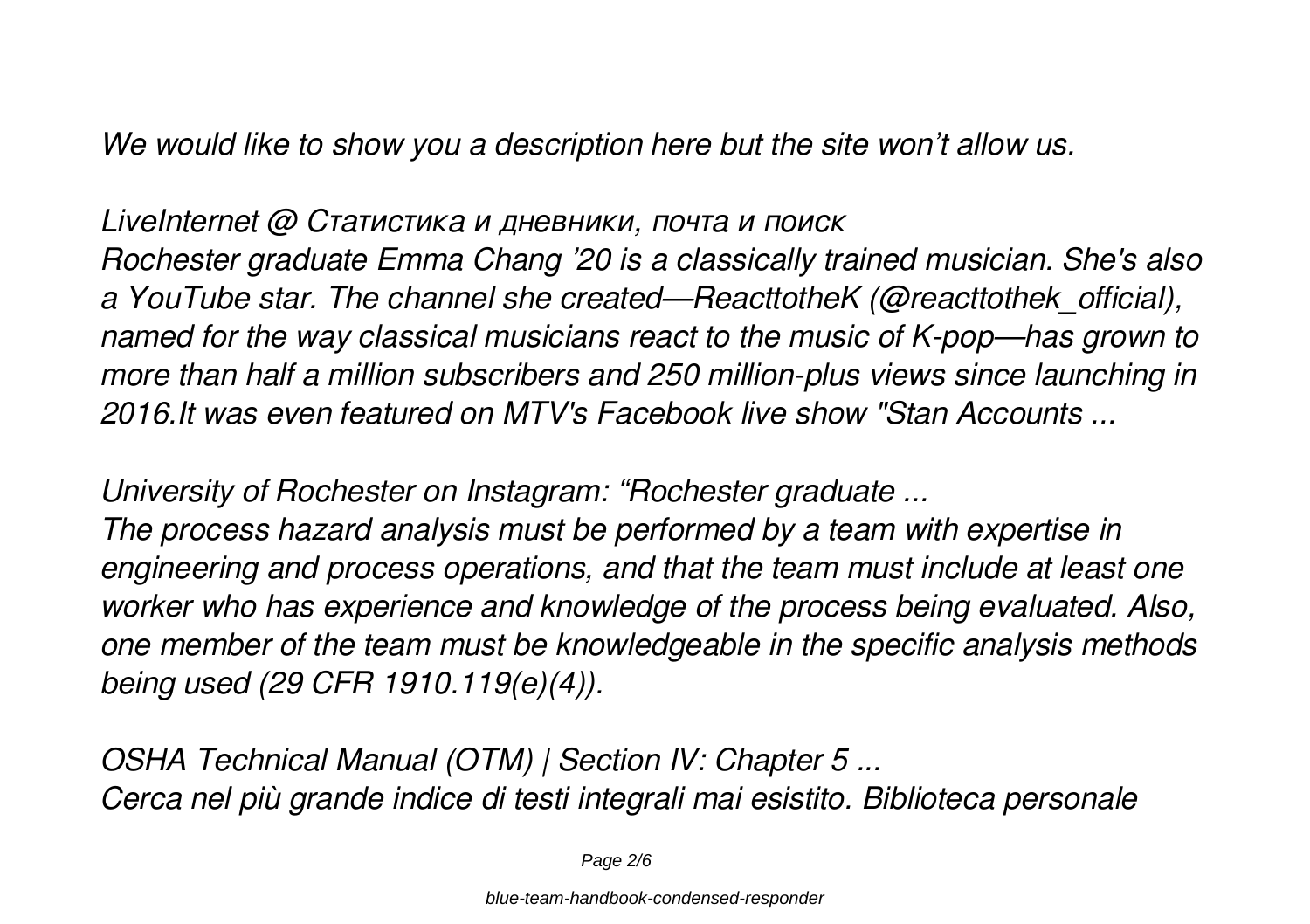#### **Blue Team Handbook Condensed Responder**

**We have a team of professional writers with experience in academic and business writing. Many are native speakers and able to perform any task for which you need help. Free Unlimited Revisions. If you think we missed something, send your order for a free revision. You have 10 days to submit the order for review after you have received the final ...**

#### **Technology Change Infographic for Presentation**

**The support team will view it after the order form and payment is complete and then they will find an academic writer who matches your order description perfectly. Once you submit your instructions, while your order is in progress and even after its completion, our support team will monitor it to provide you with timely assistance.**

## **Fountain Essays - Just another WordPress site We would like to show you a description here but the site won't allow us.**

**LiveInternet @ Статистика и дневники, почта и поиск** Page 3/6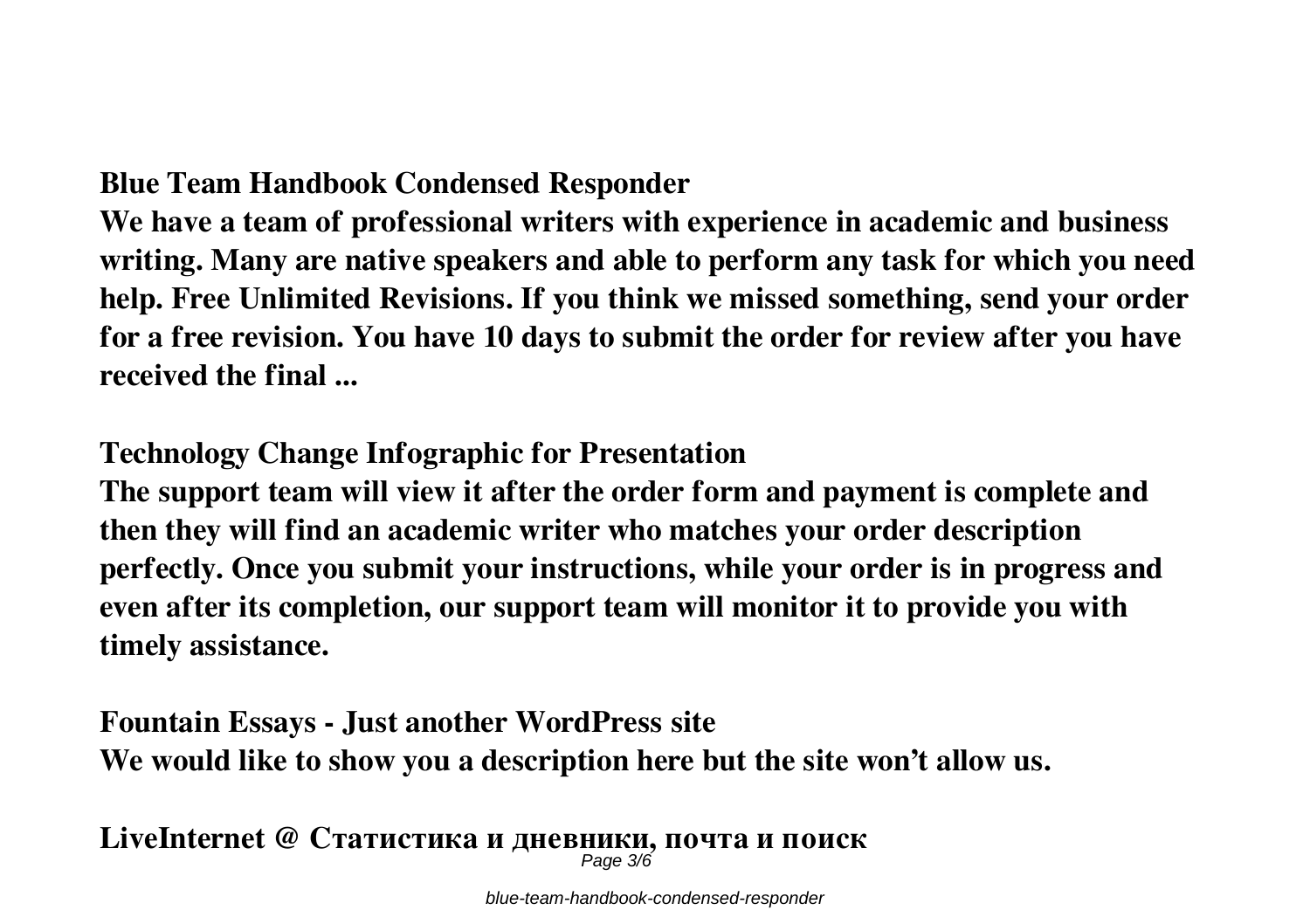**Rochester graduate Emma Chang '20 is a classically trained musician. She's also a YouTube star. The channel she created—ReacttotheK (@reacttothek\_official), named for the way classical musicians react to the music of K-pop—has grown to more than half a million subscribers and 250 million-plus views since launching in 2016.It was even featured on MTV's Facebook live show "Stan Accounts ...**

**University of Rochester on Instagram: "Rochester graduate ... The process hazard analysis must be performed by a team with expertise in engineering and process operations, and that the team must include at least one worker who has experience and knowledge of the process being evaluated. Also, one member of the team must be knowledgeable in the specific analysis methods being used (29 CFR 1910.119(e)(4)).**

**OSHA Technical Manual (OTM) | Section IV: Chapter 5 ... Cerca nel più grande indice di testi integrali mai esistito. Biblioteca personale**

*Cerca nel più grande indice di testi integrali mai esistito. Biblioteca personale* Page  $\overline{4}/6$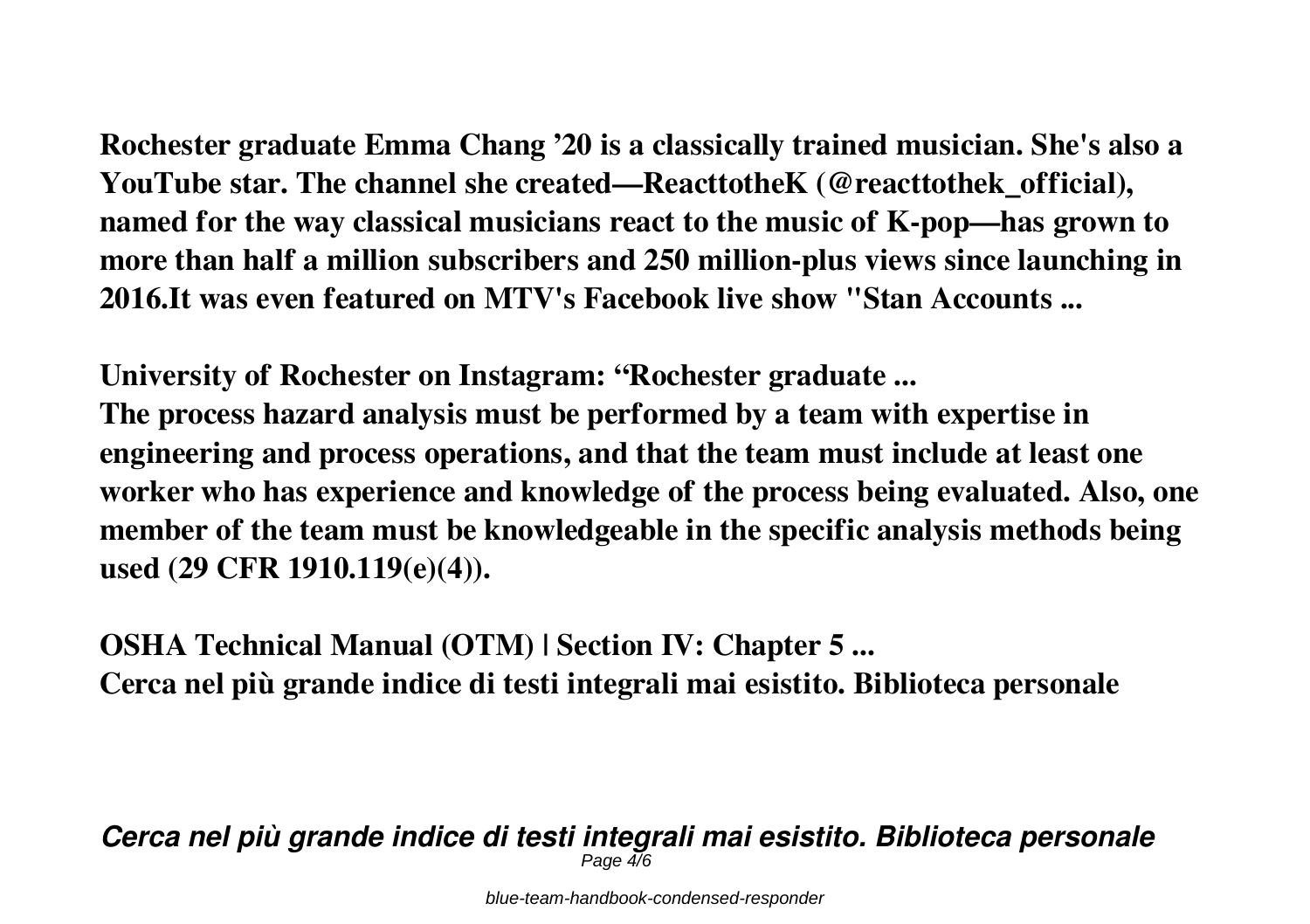*The process hazard analysis must be performed by a team with expertise in engineering and process operations, and that the team must include at least one worker who has experience and knowledge of the process being evaluated. Also, one member of the team must be knowledgeable in the specific analysis methods being used (29 CFR 1910.119(e)(4)).*

*Technology Change Infographic for Presentation Blue Team Handbook Condensed Responder*

**The support team will view it after the order form and payment is complete and then they will find an academic writer who matches your order description perfectly. Once you submit your instructions, while your order is in progress and even after its completion, our support team will monitor it to provide you with timely assistance.**

**Rochester graduate Emma Chang '20 is a classically trained musician. She's also a YouTube star. The channel she created—ReacttotheK (@reacttothek\_official), named for the way classical musicians react to the music of K-pop—has grown to more than half a million subscribers and 250 million-plus views since launching in 2016.It was even featured on**